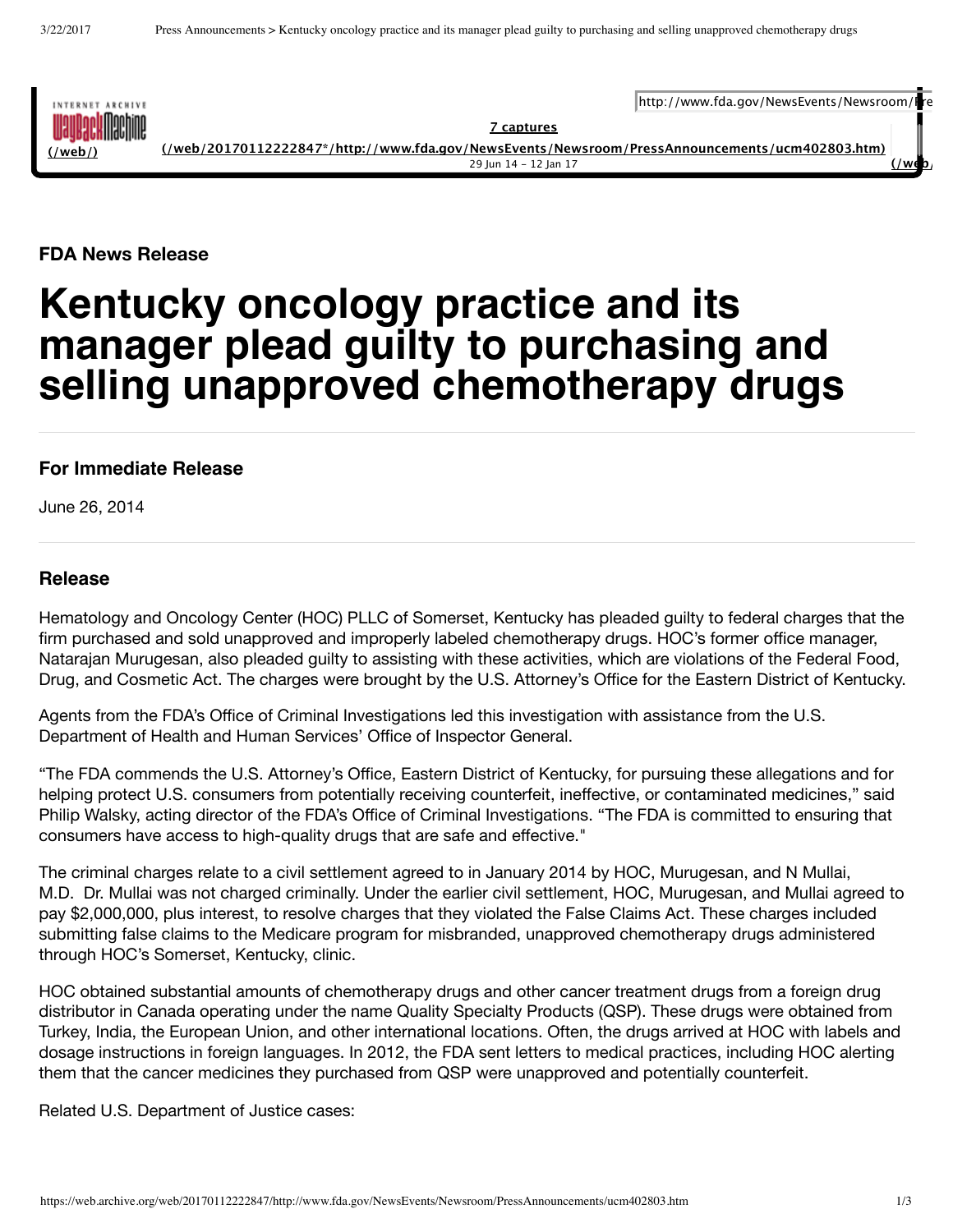- Feb. 21, 2014: Alvarado Pharmacy and owner ordered to repay Medicare <u>over/\$1.million</u>y/NewsEvents/Newsroom/Ire **[\(/web/20170112222847/http://www.fda.gov/iceci/criminalinvestigations/ucm388874.htm\)](https://web.archive.org/web/20170112222847/http://www.fda.gov/iceci/criminalinvestigations/ucm388874.htm) 7 captures** <u>(/Web/)</u>∠U, ZU I3<u>(/**Lesadodoctorzoleads/awilty in misbrandine deus reass**oom/PressAnnouncements/ucm402803.htm)</u> **[\(/web/20170112222847/http://www.fda.gov/iceci/criminalinvestigations/ucm380564.htm\)](https://web.archive.org/web/20170112222847/http://www.fda.gov/iceci/criminalinvestigations/ucm380564.htm)** 29 Jun 14 ‑ 12 Jan 17 **[\(/web/](https://web.archive.org/web/20120715000000/http://www.fda.gov/NewsEvents/Newsroom/PressAnnouncements/ucm402803.htm)20120715000000/http://www.fda.gov/NewsEvents/Newsroom/PressAnnouncements/ucm402803.htm)**
- July 12, 2013: **Paul Daniel Bottomley sentenced in U.S. District Court [\(/web/20170112222847/http://www.fda.gov/iceci/criminalinvestigations/ucm360948.htm\)](https://web.archive.org/web/20170112222847/http://www.fda.gov/iceci/criminalinvestigations/ucm360948.htm)**
- June 11, 2013: **Johnson City physician sentenced for unapproved foreign drugs [\(/web/20170112222847/http://www.fda.gov/iceci/criminalinvestigations/ucm358849.htm\)](https://web.archive.org/web/20170112222847/http://www.fda.gov/iceci/criminalinvestigations/ucm358849.htm)**

The FDA, an agency within the U.S. Department of Health and Human Services, protects the public health by assuring the safety, effectiveness, and security of human and veterinary drugs, vaccines and other biological products for human use, and medical devices. The agency also is responsible for regulating our nation's food, cosmetics, dietary supplements, products that give off electronic radiation, and tobacco products.

###

| <b>Inquiries</b>                                                                                                                                                                                                                                                                                                                                                  |  |
|-------------------------------------------------------------------------------------------------------------------------------------------------------------------------------------------------------------------------------------------------------------------------------------------------------------------------------------------------------------------|--|
| Media<br>⊡ Christopher Kelly (mailto:christopher.kelly@fda.hhs.gov)<br>$\frac{1}{2}$ 301-796-4676                                                                                                                                                                                                                                                                 |  |
| <b>Consumers</b><br>$\mathsf{L}$ 888-INFO-FDA                                                                                                                                                                                                                                                                                                                     |  |
| <b>Related Information</b><br>January 13, 2012: FDA notifies health care providers about the risk of purchasing unapproved injectable cancer<br>$\bullet$<br>medications from unlicensed sources<br>(/web/20170112222847/http://www.fda.gov/downloads/drugs/drugsafety/drugintegrityandsupplychainsecurity/ucm287717.r                                            |  |
| • Letters to doctors about risks of purchasing medications from foreign or unlicensed suppliers<br>(/web/20170112222847/http://www.fda.gov/Drugs/DrugSafety/DrugIntegrityandSupplyChainSecurity/ucm299920.htm)<br>• July 12, 2012: Counterfeit version of Avastin in U.S. distribution<br>(/web/20170112222847/http://www.fda.gov/drugs/drugsafety/ucm291960.htm) |  |
| <b>Follow FDA</b><br><b>● Follow @US FDA (/web/20170112222847/https://twitter.com/US FDA)</b> @<br>(/web/20170112222847/http://www.fda.gov/AboutFDA/AboutThisWebsite/WebsitePolicies/Disclaimers/default.htm)                                                                                                                                                     |  |
| (/web/20170112222847/http://www.fda.gov/AboutFDA/AboutThisWebsite/WebsitePolicies/Disclaimers/default.htm)                                                                                                                                                                                                                                                        |  |